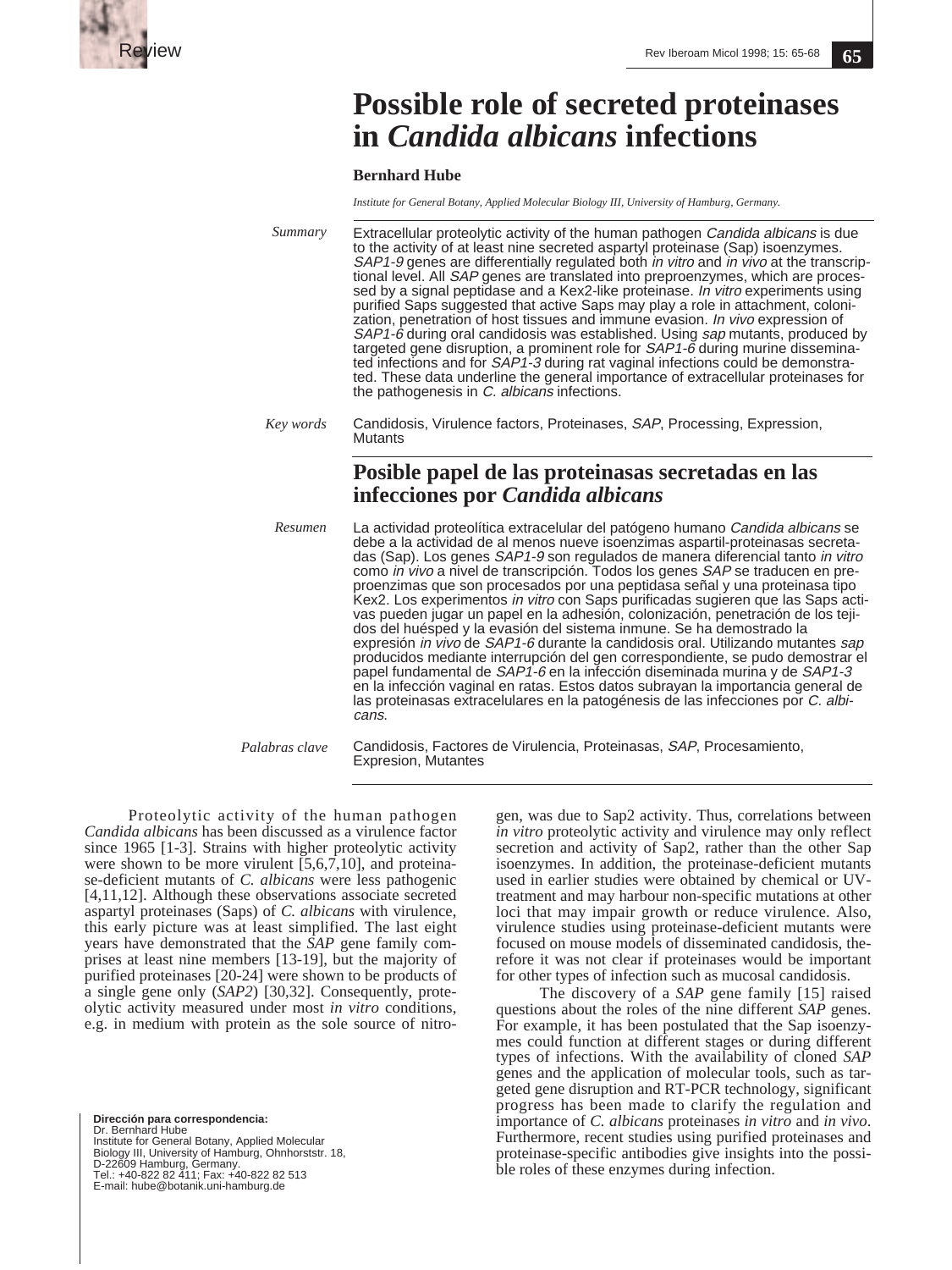#### *SAP* **EXPRESSION** *IN VITRO*

All members of the *SAP* gene family encode preproenzymes, therefore, there are at least two possible ways to regulate the expression of these proteins: regulation at the mRNA- or protein- level. Sap preproenzymes are processed and activated by a signal peptidase in the endoplasmatic reticulum and a Kex2-like proteinase in the late golgi compartment [25,26]. The *KEX2* gene of *C. albicans* has been recently cloned and disrupted, and *kex2* null mutants were shown to secrete active Sap2; however, the enzyme was abnormally processed and secreted at a reduced level [26]. This indicated that Kex2 is partially involved in processing Sap2, but alternative Sap processing routes exist in *C. albicans*. However, kinetic studies of Sap2 secretion by protein-labelling and immunoprecipitation (pulse chase experiments) suggested that proteinase synthesis and secretion were coupled and no intracellular Sap forms were accumulated [27,28]. Therefore, regulation of Sap2 activity must occur predominantly at the mRNA level.

*SAP* genes are regulated differentially *in vitro* at the transcriptional level [3]. *SAP*1 and *SAP*3 are thought to be regulated during phenotypic switching [29-32], however, *SAP*3 mRNA was also detected in yeast cells of some strains under conditions where *SAP*2 was highly expressed [30,33]. *SAP*2 mRNA was the main transcript in log-phase yeast cells and was induced by peptides [30,32]. *SAP*4 - *SAP*6 were expressed in cells undergoing yeast to hyphal transition at neutral pH [30,32], while *SAP*7 was transcriptionally silent under all conditions tested *in vitro* [30]. Expression of *SAP*8 was increased at 25°C physiological temperatures [34], and transcripts of *SAP*9 were observed preferentially in later growth phases, when expression of other *SAP* genes had decreased [19]. This *in vitro* expression pattern suggested that various members of the *SAP* gene family may have distinct roles during *Candida* infections.

### **POSSIBLE TARGET PROTEINS OF SAPS**

The most manifest property of Sap2 is its broad substrate specificity, and this is likely the case for the other Sap isoenzymes [35]. Only a few proteins, such as lysozyme and ferritin, resist Sap2 activity [2], but the majority of proteins such as keratin, collagen and vimentin [36,37] can be degraded. Not only could this provide essential nitrogen for growth, but could also enhance attachment, colonization and penetration of host barriers. For example, hydrolysis of mucin by Sap2 may help *C. albicans* to penetrate the gastrointestinal mucosa [38], and degradation of subendothelial extracellular matrix proteins may aid invasion of endothelial cell layers [39].

A role for Sap2 during invasion of *C. albicans* through endothelial cell layers was also demonstrated using *sap* null mutants, obtained by targeted gene disruption. Only *sap2* mutants caused significantly less endothelial cell injury than the parental strain and *sap1, sap3* or *sap4-6* mutants [40].

Adherence of *C. albicans* to human mucosa [41], epidermal corneocytes [42] and epidermal keratinocytes [43] has been shown to be inhibited by pepstatin A, a potent inhibitor of aspartyl proteinases. Therefore, surface proteins may be targets of the Saps. Each of the single *sap1, sap2*, and *sap3* null mutants were moderately less adherent to buccal epithelial cells, suggesting that these genes may act synergistically to enhance adherence [44[. Surprisingly, a *sap4-6* triple mutant had significantly increased adherence. This may indicate that Sap4-6 normally remove or degrade cell surface components on the yeast or epithelial cells that are inhibitory to the host-fungus recognition and adhesion mechanism.

Adherence of the *sap* mutants to endothelial cells was unaffected, indicating that Sap1-6 activity is not essential [40]. However, it can not be excluded that in single *sap* mutants a compensatory up-regulation of other *SAP* genes occurs.

Many proteins of the immune system such as enzymes of leucocytes (e.g. cathepsin D), immunoglobulins (including secretory IgA), complement factors and alpha macroglobulin are degraded by Sap2 [2,37,45]. Therefore, Saps may help the fungus to evade the host immune system. Recently this has been confirmed by Borg-von Zepelin *et al.* [35], who showed that *Sap4-6* are expressed in murine macrophages. In addition, a sap4-6 triple mutant was killed 53% more effectively after contact with macrophages than the wild type strain, indicating a role for Sap4-6 in this host-fungus interaction.

Finally, proteolytic activity of Sap2 could activate host proteolytic cascades such as the blood clotting system [8,9], which may not be advantageous to the fungus but may have deleterious effects on the host.

These *in vitro* experiments illustrate the potential of Sap activity. However, to elucidate the precise role of Saps in pathogenicity, the expression, function and importance of each *SAP* gene during the *Candida* infection must be investigated.

### **EXPRESSION AND RELEVANCE OF SAPS DURING MUCOSAL INFECTIONS**

The most common type of candidosis are mucosal infections, such as infections of the oral cavity, the gastrointestinal tract and the vagina. Activity of Sap2, like most aspartyl proteinases, was found to be optimal at acidic pH values [3]. Since saliva has an approximately neutral pH, it was thought that Saps may not be important in oral candidosis. However, Sap4 - Sap6 are expressed and active at neutral pH [30, 35], and Sap2 was shown to be active at pH values near neutral [46]. Also, other Sap isoenzymes may act in acidic microniches [3]. A positive correlation between *C. albicans* isolates from the oral cavity of HIV positive patients and proteinase production has been demonstrated by Ollert *et al.* [47] and De Bernardis *et al.* [10]. In a skin model of human oral candidosis Schaller *et al.* [48] showed a temporal regulation of *SAP* expression by RT-PCR. The expression of *SAP*1, *SAP*3 and *SAP*6 correlated temporally with severe lesions of the epithelial tissue, suggesting a role of these *SAP* genes in the first steps of an oral infection. It should be noted that no *SAP*2 transcript was detected in the early stages of infection, although *SAP*2 mRNA is the dominant transcript under several *in vitro* conditions. Expression of *SAP*1, *SAP*3 and *SAP*6 was also detected by RT-PCR in a sample from a young female patient suffering from acute oral candidosis at an early stage [48].

Sap production is thought to play a role in the mechanisms by which *C. albicans* infects and persists in the vagina. Expression of *SAP*1 and *SAP*2 has been demontrated by Northern blotting in experimental vaginitis in rats [49], and polyclonal antibodies against Sap2 conferred partial protection in the same model [50]. Furthermore, *sap2* null mutants were almost avirulent in the rat vaginitis model [51]. In addition, the virulence of *sap1* and *sap3,* but not *sap4* - *sap6* null mutants, was attenuated in comparison to the parental strain, indicating that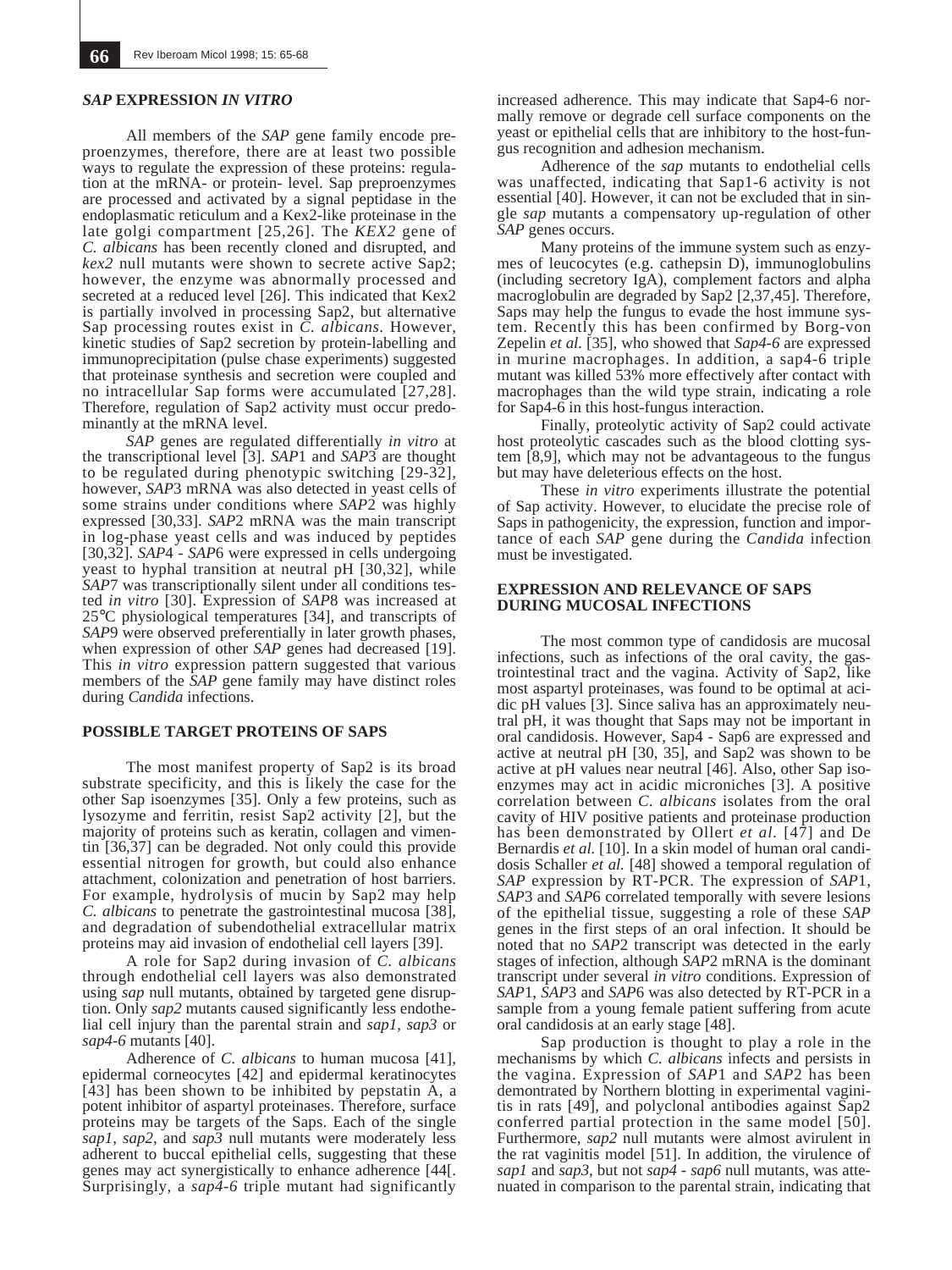*SAP4-6* may not be important for this type of candidosis. These data clearly demonstrate that distinct Sap isoenzymes are essential for initiation and persistence of experimental vaginitis.

## **ROLE OF SAPS IN DISSEMINATED INFECTIONS**

Antigen-antibody studies provided the strongest evidence that Saps are expressed during systemic candidosis [52]. In a more recent study, when *sap1, sap2 , sap3* and *sap4-6* null mutants were injected intravenously in guinea pigs and mice, the animals had increased survivalrate compared to control animals infected with the parental strain [53,54]. However, reduction of proteolytic activity *in vitro* did not correlate directly with the extent of attenuation of virulence observed for all Sap-deficient mutants. These data suggest that *SAP*1, *SAP*2, *SAP*3 and *SAP*4-6 all contribute to the overall virulence of *C. albicans,* and presumably all play important roles during disseminated infections. For example, Sap2 may be needed for invasion through the endothelial cell barrier [40] and Sap4-6 for resistance to phagocytosis by macrophages [35] (see above).

If Saps are important for disseminated candidosis, the inhibition of these aspartyl proteinases *in vivo* will protect the host against infection. Only slight or no protection by pepstatin A was observed when mice were challenged intravenously [55,56]. In contrast, pretreatment of neutropenic mice with pepstatin A by intraperitoneal injection afforded strong dose-dependent protection against a subsequent lethal intranasal dose of *C. albicans* [56]. These data show that Saps may play an essential role during early dissemination and suggest that aspartyl proteinase inhibitors may prove useful as a prophylactic drug to prevent systemic *C. albicans* infections.

### **References**

- 1. Staib F. Serum-proteins as nitrogen source for yeastlike fungi. Sabouraudia 1965;4:187-193.
- 2. Rüchel R. Proteinase. In: Bennett JE, Hay RJ, Peterson PK (Eds). New Strategies in Fungal Disease. Edinburgh, Churchill Livingstone, 1992: 17-31.
- 3. Hube B. Candida albicans secreted aspartyl proteinases. Current Topics in Medical Mycology 1996; 7:55-69. 4. MacDonald F, Odds FC. Virulence for mice
- of a proteinase-secreting strain of Candida albicans and a proteinase-deficient mutant. J Gen Microbiol 1983;129:431-438.
- 5. Rüchel R, Uhlemann K, Böning B. Secretion of acid proteinases by different<br>species of the genus Candida. Zbl Bakt
- Hyg I Abt Orig A 1983;255:537-548. 6. Ghannoum M, Abu Elteen K. Correlative relationship between proteinase production, adherence and pathogenicity of various strains of *Candida albicans*. J Med<br>Vet Mycol 1986; 24:407-413.
- 7. Cassone A, DeBernardis F, Mondello F, Ceddia T, Agatensi L. Evidence for a correlation between proteinase secretion and vulvovaginal candidosis. J Infect Dis 1987;156:777-783.
- 8. Kaminishi H, Hamatake H, Cho T, *et al.*<br>Activation of blood clotting factors by<br>microbial proteinases. FEMS Microbiol Lett<br>1994;121:327-332.
- 9. Tsushima H, Mine H. Cleavage of human big endothelin-1 by Candida albicans aspartic proteinase. FEMS Immunol Med Microbiol 1995;11:69-72.
- 10. De Bernardis F, Chiani P, Ciccozzi M, et al. Elevated aspartic proteinase secretion and experimental pathogenicity of *Candida albi-<br>cans* isolates from oral cavities of subjects infected with Human Immunodeficiency Virus. Infect Immun 1996;64:466-471.
- 11. Kwon-Chung KJ, Lehman D, Good C, Magee PT. Genetic evidence for role of extracellular proteinase in virulence of Candida albicans. Infect Immun 1985;49:571-575.
- 12. Ross IK, DeBernardis F, Emerson GW,<br>Cassone A, Sullivan PA. The secreted<br>aspartate proteinase of *Candida albicans*: physiology of secretion and virulence of a proteinase-deficient mutant. J Gen Microbiol 1990;136:687-694.
- 13. Hube B, Turver CJ, Odds FC, et al. Sequence of the *Candida albicans* gene<br>encoding the secretory aspartate proteinase. J Med Ved Mycol 1991;29:129-131.
- 14. Wright RJ, Carne A, Hieber AD, Lamont IL, Emerson GW, Sullivan PA. A second gene for a secreted aspartate proteinase in Candida albicans. J Bacteriol, 1992;174:7848-7853.
- 15. Magee BB, Hube B, Wright RJ, Sullivan PA, Magee PT. The genes encoding the secreted aspartyl proteinases of Candida albicans constitute a family with at least three members. Infect Immun 1993;61:3240-3243.
- 16. White TC, Miyasaki SH, Agabian N. Three distinct secreted aspartyl proteinases in<br>*Candida albicans*. J Bacteriol 1993;175:2997-3005.

## **CONCLUSIONS**

Extracellular proteolytic activity of *C. albicans* is due to the activity of at least nine *SAP* genes. Although the substrate specificity of the Sap isoenzymes seem to be similar, they differ in pH optima, thermal stability and, more importantly, in expression pattern. [29-35,49]. It seems that *C. albicans* provides a set of genes, whose regulated expression allows the fungus to persist on different host surfaces, to resist host defence mechanisms and to penetrate into deeper tissue [57,58]. Expression of distinct *SAP* genes during infection has been demonstrated [48,49], and in one study inhibition of Saps efficiently prevents disseminated infection [56]. In addition, the disruption of a single *SAP* gene (*SAP*2) produced a strain avirulent in experimental vaginal infection. However, it remains to be investigated which Saps are essential for other types of infection. Further purification and characterization of those essential Sap isoenzymes will allow the future design of new Sap inhibitors with potential anticandidal activity [33,37].

> *I thank Julian Naglik and Martin Schaller for critical reading of the manuscript. Our own investigations are supported by the Deutsche Forschungsgemeinschaft (Hu 528/7 and Hu 528/8).*

- 17. Miyasaki SH, White TC, Agabian N. A fourth secreted aspartyl proteinase gene (SAP4) and a CARE2 repetitive element are located upstream of the SAP1 gene in Candida albicans. J Bacteriol 1994;176:1702-1710.
- 18. Monod M, Togni G, Hube B, Sanglard D. Multiplicity of genes encoding secreted aspartic proteinases in *Candida* species.<br>Mol Microbiol 1994;13:357-368.<br>19. Monod M, Hube B, Heß D, Sanglard D.
- Cloning, sequencing and expression of two new members of the secreted aspartyl pro-<br>teinase family of *Candida albicans*.
- Microbiology 1998; *submitted*.<br>20. Ray TL, Payne CD. Scanning electron<br>microscopy of epidermal adherence and cavitation in murine candidiasis: a role for Candida acid proteinase. Infect Immun 1988;56:1942-1949.
- 21. Ganesan K, Banerjee A, Datta A. Molecular cloning of the secretory acid proteinase<br>gene from *Candida albicans* and its use as a species-specific probe. Infect Immun 1991;59:2972-2977.
- 22. Togni G, Sanglard D, Falchetto R, Monod M. Isolation and nucleotide sequence of the extracellular acid protease gene (ACP)<br>from the yeast *Candida tropicalis*. FEBS
- Letters 1991;286:181-185. 23. Yamamoto T, Nohara K, Uchida K, Yamaguchi H. Purification and characterization of secretory proteinase of *Candida*<br>albicans. Microbiol Immunol 1992;36:637-641.